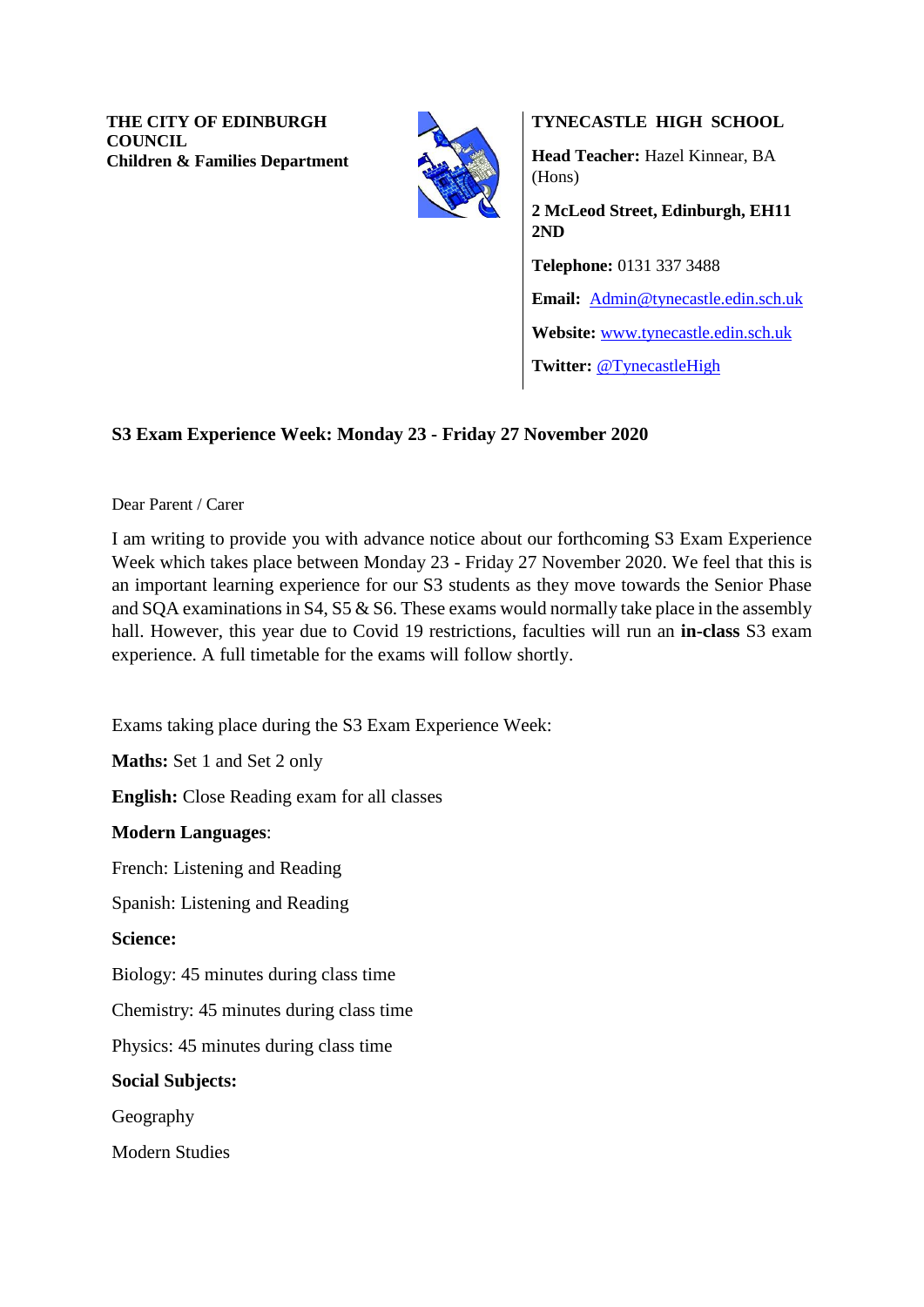### **Technologies:**

Administration & IT Business Management Computing Science **Design:** Health and Food Technology Graphic Communication **Dance:** Practical Performance exam (2 periods)

## **Assessments NOT taking place during the S3 Exam Experience Week:**

**Art:** No exam at this point

**Environmental Science**: No exam at this point

**Design & Manufacture:** No exam at this point

**History:** No exam at this point due to recent end of topic assessment

**PE:** S3 Exam in the double period at the end of the next cycle of activities. Advance notice will be given.

**Music Performance, Music Technology and Drama**: There will be an assessment in class at the appropriate time. Advance notice will be given.

If you have any further questions about the S3 Exam Experience Week, please do not hesitate to contact your son / daughter's Support for Pupils teacher:

| Braemar:   | Ms Louise Moultray Louise. Moultray @tynecastle.edin.sch.uk                 |
|------------|-----------------------------------------------------------------------------|
|            | Mrs Carol Mordaunt Carol. Mordaunt @tynecastle.edin.sch.uk                  |
| Dunvegan:  | Mr Ross Rahimian Ross. Rahimian@tynecastle.edin.sch.uk                      |
| Tantallon: | Mr Oliver Cook Oliver.Cook@tynecastle.edin.sch.uk                           |
|            | Support for Learning: Ms Laurie Adair Laurie. Adair @tynecastle.edin.sch.uk |
| EAL        | Ms Dora Kollar Dora.Kollar@ea.edin.sch.uk                                   |